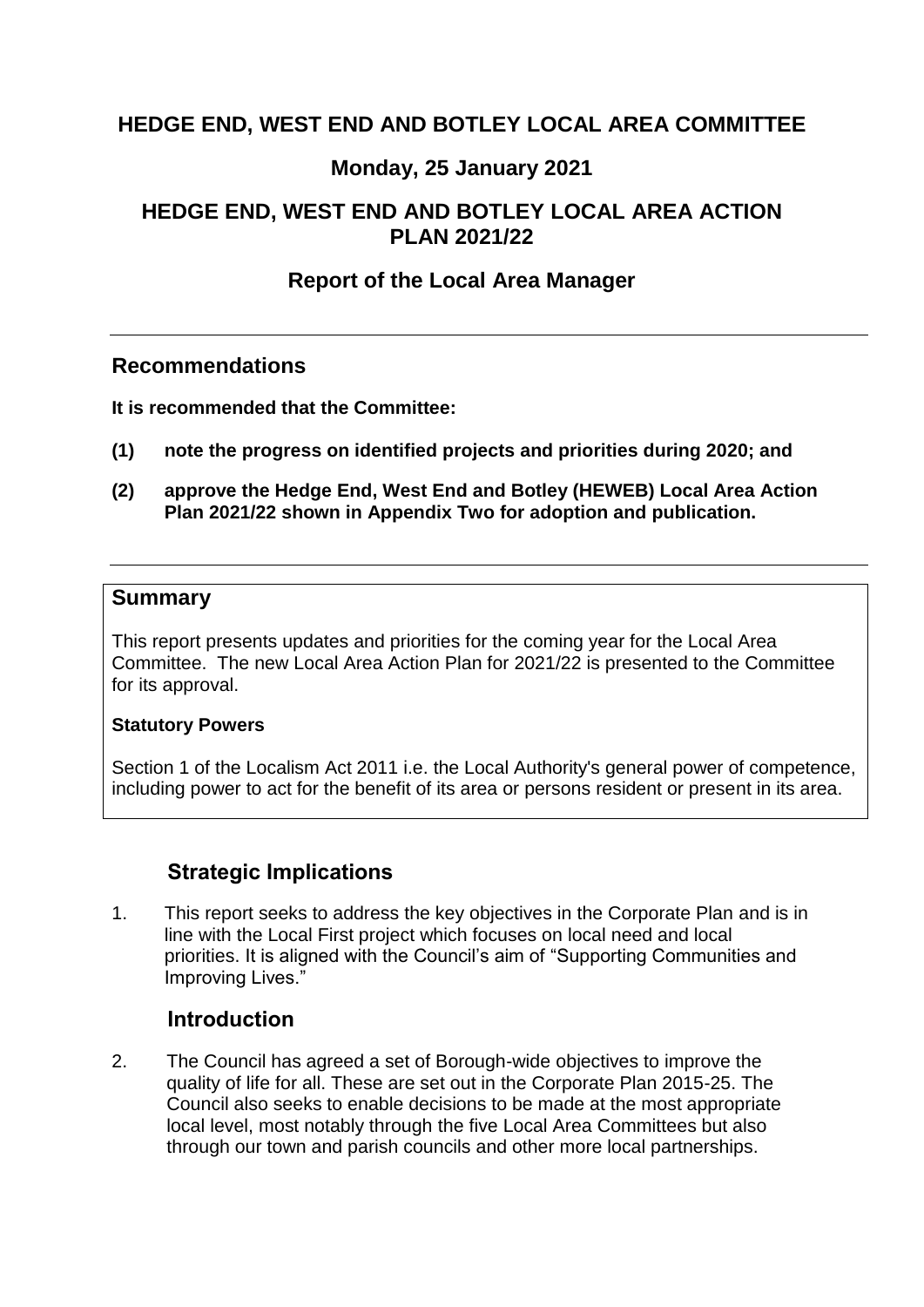- 3. This Committee has approved a Community Investment Programme (CIP) for 2019 – 2024, which prioritises local projects and initiatives. The CIP is devised in conjunction with the Town Council and the Parish Councils. It is used to negotiate Section 106 contributions from developers which usually form the majority of the funds required. These funds often need to be pooled from several developments over several years in order to achieve sufficient funding for the project.
- 4. The Local Area Action Plan (LAAP) is used to determine budgets and staff resources as part of the Council's annual business planning cycle. It also highlights the key local partnerships within the local area as well as outlining the roles of the Committee and Local Area Manager.

# **Progress in 2020**

- 5. A summary review of progress on this Committee's current LAAP for 2020/21 is contained within Appendix One of this report. Whilst the effects of the Covid restrictions are evident for some projects, there has been some encouraging progress, most notably with the completion of the Wildern swimming pool roof and spectator seating project.
- 6. Local councillors also wish to express their thanks and admiration for the work that has been undertaken by volunteers in response to the Covid crisis.
- 7. The proposed Hedge End West End and Botley (HEWEB) Local Area Action Plan for 2021/22 is based on the review in Appendix One. Also two new projects associated with climate change have been added along with the public art projects at Snowdrop Place care home in Hedge End and at Hatch Farm, West End. It is hoped that despite the recent lockdown, progress can be made on all of the projects in the forthcoming year.
- 8. Local councillors have been consulted on this updated Plan and it is now recommended that the HEWEB Local Area Action Plan 2021/22 is approved for adoption and publication as shown in Appendix Two.

# **[Financial Implications](#page-1-0)**

<span id="page-1-0"></span>9. There are no direct financial implications arising from the recommendations. Funding for projects is approved via separate reports usually to this Committee or the Council's Cabinet.

### **[Risk Assessment](#page-1-1)**

<span id="page-1-1"></span>10. The allocation of resources and delivery of the projects would be adversely affected without the Plan.

# **[Equality and Diversity Implications](#page-1-2)**

<span id="page-1-2"></span>11. The Equality Act is relevant to the decision in this report. The existing projects have been previously assessed. For example, the design of the community facilities at Boorley Park allows for accessibility and the community